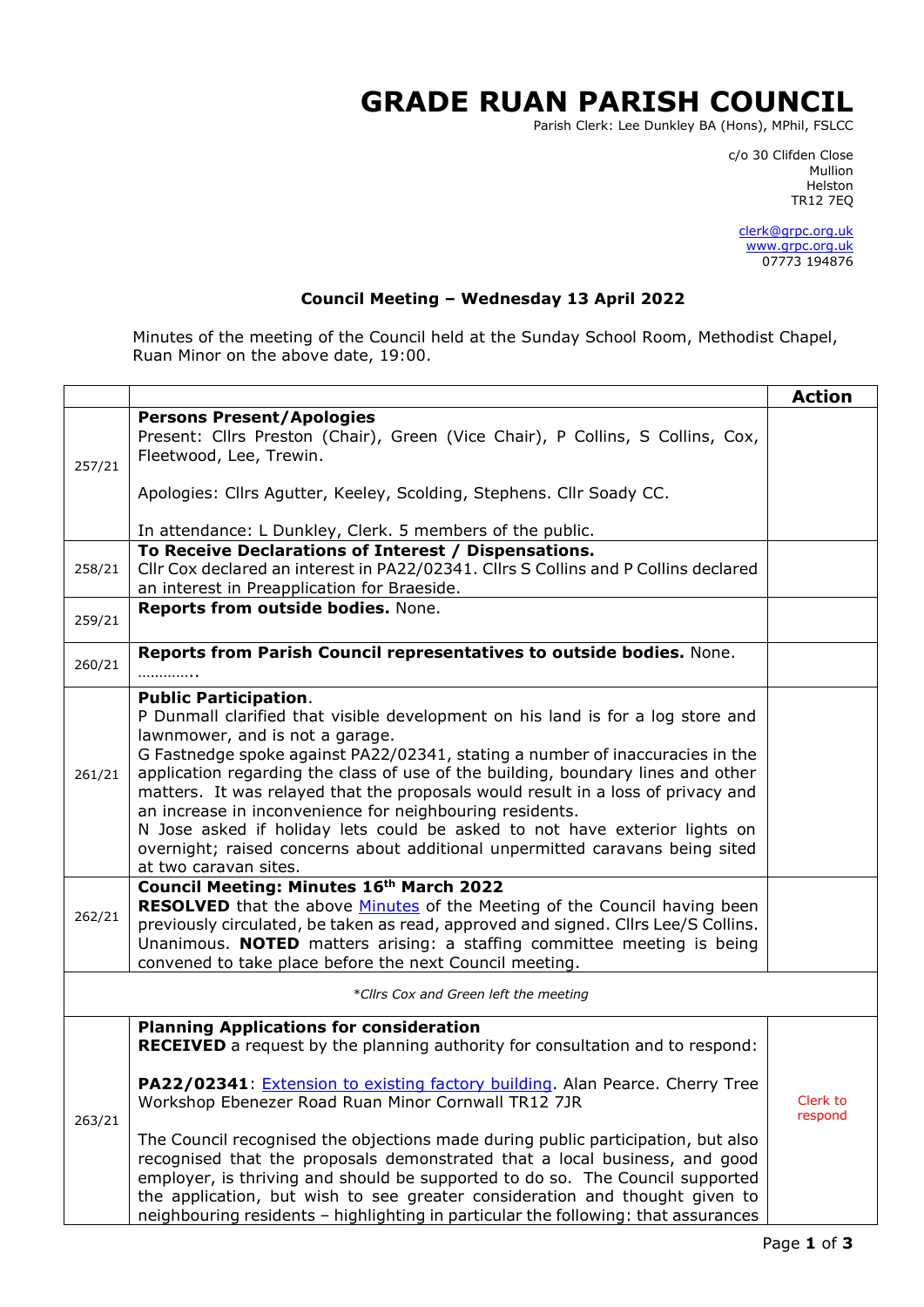|                 | for screening. Proposed/seconded. Unanimous.                                                                                                                                                                                                                                                                                                                                                                                                                                              | are made to neighbours that the new extractor/ventilation system will be less<br>disruptive/loud than the current system; that privacy matters are addressed by<br>any windows facing neighbouring properties using frosted (or similar) glass; that<br>the permitted operational times are clarified and that disruption and noise is not<br>caused outside of operating hours; that any sensor lights and floodlights are<br>located and angled so as not to cause a nuisance to neighbouring properties;<br>that the plans to remove greenery are offset by additional planting at boundaries |                                                                                                         |                                                                                                     |  |  |
|-----------------|-------------------------------------------------------------------------------------------------------------------------------------------------------------------------------------------------------------------------------------------------------------------------------------------------------------------------------------------------------------------------------------------------------------------------------------------------------------------------------------------|--------------------------------------------------------------------------------------------------------------------------------------------------------------------------------------------------------------------------------------------------------------------------------------------------------------------------------------------------------------------------------------------------------------------------------------------------------------------------------------------------------------------------------------------------------------------------------------------------|---------------------------------------------------------------------------------------------------------|-----------------------------------------------------------------------------------------------------|--|--|
|                 |                                                                                                                                                                                                                                                                                                                                                                                                                                                                                           | *Cllrs Cox and Green re-entered the meeting                                                                                                                                                                                                                                                                                                                                                                                                                                                                                                                                                      |                                                                                                         |                                                                                                     |  |  |
|                 | <b>NOTED</b> that the following have been APPROVED:                                                                                                                                                                                                                                                                                                                                                                                                                                       | Planning Applications decided by the Planning Authority                                                                                                                                                                                                                                                                                                                                                                                                                                                                                                                                          |                                                                                                         |                                                                                                     |  |  |
| 264/21          | Minor TR12 7JR                                                                                                                                                                                                                                                                                                                                                                                                                                                                            | PA21/09835: Erection of a disability adaptable and accessible bungalow (Design<br>amendments to PA20/11339) 20/07/21. Land West Of White House Farm Ruan                                                                                                                                                                                                                                                                                                                                                                                                                                         |                                                                                                         |                                                                                                     |  |  |
|                 |                                                                                                                                                                                                                                                                                                                                                                                                                                                                                           | *Cllrs S Collins and P Collins left the meeting                                                                                                                                                                                                                                                                                                                                                                                                                                                                                                                                                  |                                                                                                         |                                                                                                     |  |  |
|                 |                                                                                                                                                                                                                                                                                                                                                                                                                                                                                           | Preapplications, consultations enforcements and appeals                                                                                                                                                                                                                                                                                                                                                                                                                                                                                                                                          |                                                                                                         |                                                                                                     |  |  |
| 265/21          |                                                                                                                                                                                                                                                                                                                                                                                                                                                                                           | <b>RECEIVED</b> information on potential plans at <b>Braeside</b> . Councillors gave<br>feedback and asked questions around the need for the development; proximity<br>to amenities and neighbouring buildings; green buffers between settlements;<br>use of surrounding land to potentially be gifted to the parish.                                                                                                                                                                                                                                                                            |                                                                                                         |                                                                                                     |  |  |
|                 | *Cllrs S Collins and P Collins re-entered the meeting                                                                                                                                                                                                                                                                                                                                                                                                                                     |                                                                                                                                                                                                                                                                                                                                                                                                                                                                                                                                                                                                  |                                                                                                         |                                                                                                     |  |  |
| 265/21<br>cont. | structure at St Ruan is still in situ.                                                                                                                                                                                                                                                                                                                                                                                                                                                    | <b>NOTED</b> potential enforcement matter at Bodrigy; that an unpermitted gable end                                                                                                                                                                                                                                                                                                                                                                                                                                                                                                              |                                                                                                         |                                                                                                     |  |  |
| 266/21          | <b>Neighbourhood Development Plan</b><br>RECEIVED an <i>update</i> following a public meeting on 23 <sup>rd</sup> March. Further<br>discussion took place regarding the pros and cons of an NDP, and the need for<br>dedicated people to manage the project, and to fund exterior support.<br><b>RESOLVED</b> to support a preliminary steering group with funds for publicity and<br>basic infrastructure, taken from the NDP earmarked reserve up to £500. Cllrs<br>Lee/Cox. Unanimous. |                                                                                                                                                                                                                                                                                                                                                                                                                                                                                                                                                                                                  |                                                                                                         | <b>Cllr Preston to</b><br>contact NDP<br>distribution list<br>as a<br>preliminary<br>steering group |  |  |
| 267/21          | <b>Finance report and Payments</b><br>payments of Accounts Outstanding:<br>L Carter<br><b>Octopus Energy</b><br>Public Works Loan Board<br>SW Playground Safety<br>R Sanders<br>L Dunkley<br>S Stephens<br>Davey & Gilbert<br>Cornwall ALC<br><b>Biffa</b><br><b>Staffing</b><br>Cllrs Cox/Lee. Unanimous.                                                                                                                                                                                | <b>RESOLVED</b> to adopt the most recent Finance Report $(1, 2)$ and authorise the<br>Cleaning<br><b>Public Lighting</b><br>Loan repayment - Winch House<br>Playground inspection<br>Cut & Strim play area<br>Reimburse for Ukraine flag purchase<br>Reimbursement: Materials for Jubilee event<br>Electrical works to defibrillators<br>Annual subscription renewal<br>Dog waste bin emptying                                                                                                                                                                                                   | 20.00<br>14.01<br>1,283,36<br>30.00<br>54.00<br>56.82<br>180.00<br>360.00<br>478.83<br>768.38<br>935.94 | Clerk to action                                                                                     |  |  |
| 268/21          |                                                                                                                                                                                                                                                                                                                                                                                                                                                                                           | <b>Internet upgrade at Doctor's Surgery building</b><br><b>RECEIVED</b> an <i>update</i> as above and <b>RESOLVED</b> to give permission for works to                                                                                                                                                                                                                                                                                                                                                                                                                                            |                                                                                                         | Clerk to                                                                                            |  |  |
|                 | the building. Cllrs S Collins/Trewin. Unanimous.                                                                                                                                                                                                                                                                                                                                                                                                                                          |                                                                                                                                                                                                                                                                                                                                                                                                                                                                                                                                                                                                  |                                                                                                         | respond                                                                                             |  |  |
| 269/21          | Ruan Minor Playground operational report<br><b>CONSIDERED</b> contents as above.                                                                                                                                                                                                                                                                                                                                                                                                          |                                                                                                                                                                                                                                                                                                                                                                                                                                                                                                                                                                                                  |                                                                                                         | Clerk to seek<br>quotes                                                                             |  |  |